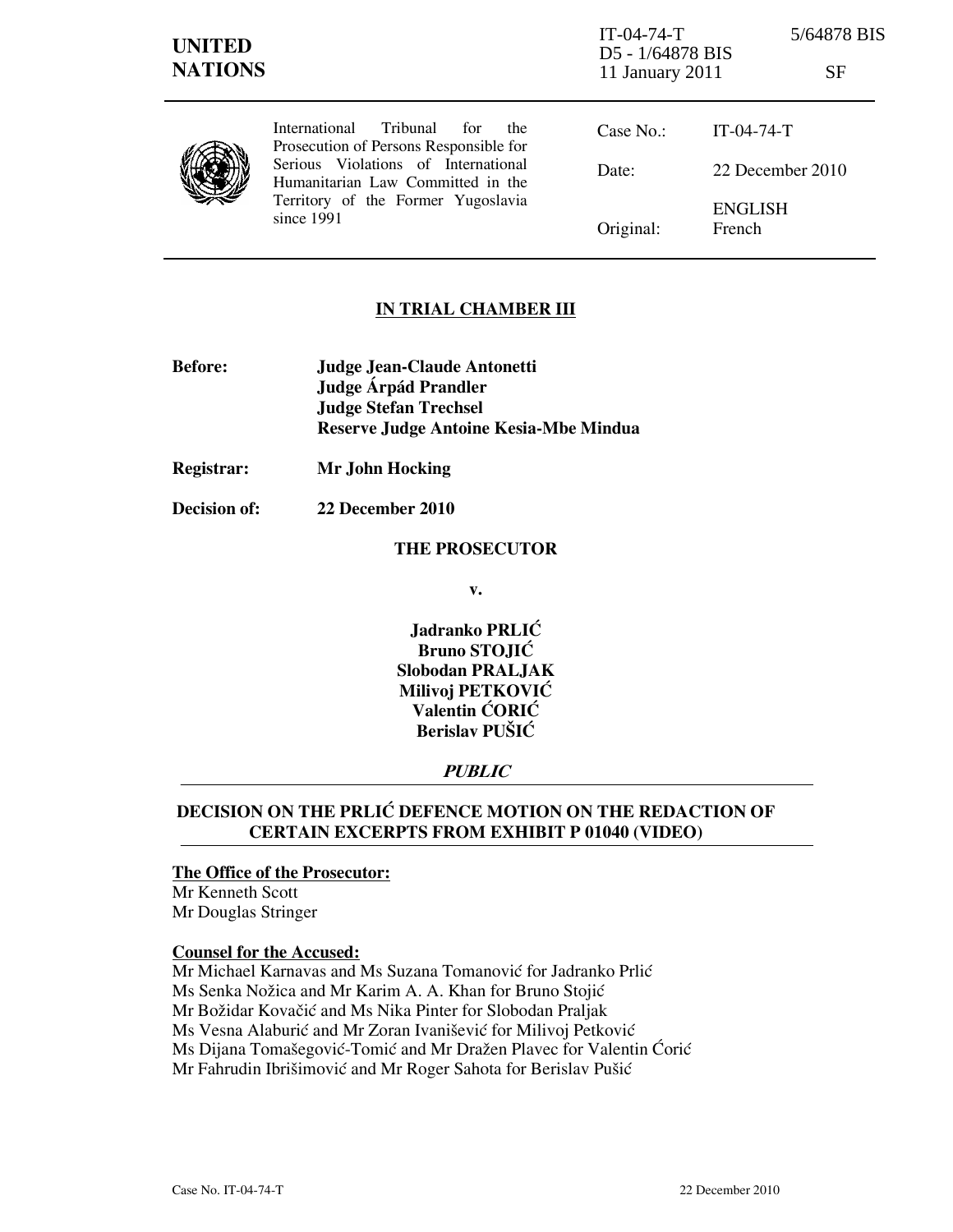TRIAL CHAMBER III ("Chamber") of the International Tribunal for the Prosecution of Persons Responsible for Serious Violations of International Humanitarian Law Committed in the Territory of the Former Yugoslavia since 1991 ("Tribunal"),

**SEIZED** of "Jadranko Prlić's Motion for the Trial Chamber to Order the Prosecution to Redact All Extraneous Video Footage from Exhibit P 01040 Not Presented to Any Witness During the Taking of Evidence or Otherwise Admitted" publicly filed by Counsel for the Accused Jadranko Prlić ("Prlić Defence") on 6 December 2010 ("Motion"), in which the Prlić Defence asks the Chamber to order the Office of the Prosecutor ("Prosecution") to load onto the e-court system a new version of exhibit P 01040 ("Video") which contains only excerpts presented to the witnesses during their appearance, $<sup>1</sup>$ </sup>

NOTING the "Prosecution Response to Jadranko Prlić's Motion for the Trial Chamber to Order the Prosecution to Redact All Extraneous Video Footage from Exhibit P 01040 Not Presented to Any Witness During the Taking of Evidence or Otherwise Admitted" filed publicly by the Prosecution on 15 December 2010 ("Response"), in which the Prosecution agrees to load onto the e-court system a new version of the Video, containing only the footage presented in court and tendered into evidence, $2$ 

CONSIDERING that other parties have not filed any response to the Motion,

CONSIDERING, in support of the Motion, that the Prli} Defence posits that, while the Video lasts for 95 minutes, only short excerpts from it, lasting a total of approximately three minutes and thirty seconds, were presented to several witnesses during their court appearance and admitted as evidence,<sup>3</sup>

 $\overline{a}$ 

 $<sup>1</sup>$  Motion, p. 1.</sup>

 $2$  Response, p. 2.

 $3$  Motion, p. 1. The Prlić Defence specifies that these excerpts were presented on 17 May 2007 to Witness Enes Delalić, on 22 May 2007 to Witness Philip Roger Watkins, on 30 June and 1 July 2008 to Witness Slobodan Janković and on 7 and 8 September 2009 to Witness Slobodan Praljak.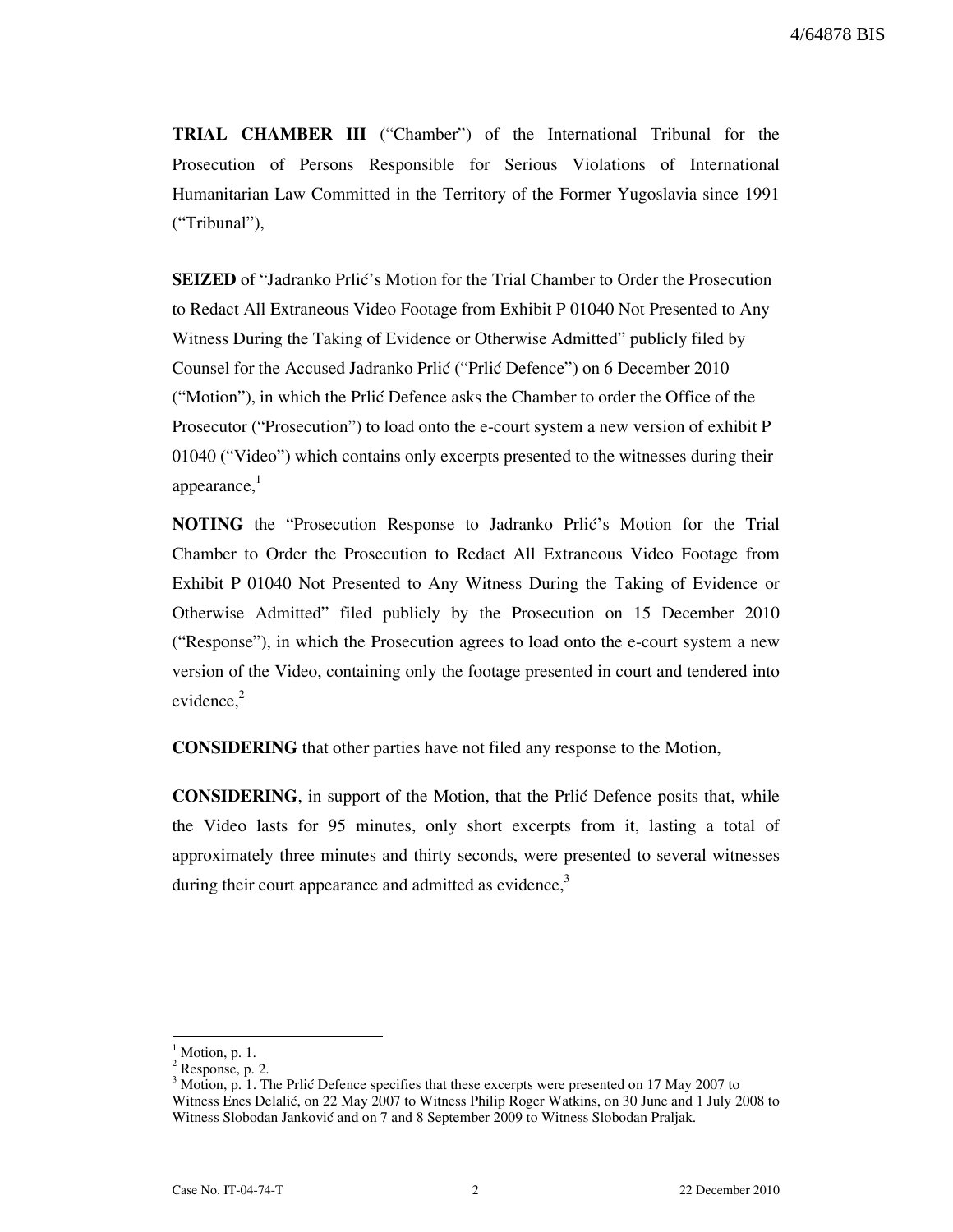CONSIDERING that the Prli} Defence consequently asks the Chamber to order the Prosecution to submit a new version of the Video containing only the excerpts viewed by the witnesses during their appearance, $4$ 

**CONSIDERING**, moreover, that the Prlic Defence recalls that the Chamber already ordered the Prosecution to act in this manner in a similar case,<sup>5</sup>

CONSIDERING, in support of its Response, that the Prosecution notes that the same short excerpts from the Video were presented to various witnesses and admitted by the Chamber; that the rest of the said Video was neither used nor requested for admission.<sup>6</sup>

CONSIDERING that the Prosecution proposes loading onto the e-court system a new version of the Video containing only the excerpts requested for admission,

CONSIDERING, in the first place, that the Chamber notes, having verified it with the Registry of the Tribunal, that it does not have in its possession the entire Video, as mentioned by the Prlić Defence, but only excerpts of this "Video" which correspond to those admitted as exhibit no. P 01040,

CONSIDERING that the Chamber admitted these excerpts under number P 01040 through the "Order to Admit Evidence Relative to Witness Enes Delalic" rendered publicly on 4 July 2007 ("Order of 4 July 2007"), $\frac{8}{3}$ 

CONSIDERING that the Chamber insists on specifying that the excerpts from Exhibit no. P 01040, admitted by the Order of 4 July 2007, are those that were presented to Witness Enes Delalić during his appearance<sup>9</sup> and that they correspond to the request for admission filed at the time by the Prosecution before the Chamber,<sup>10</sup>

 $\overline{a}$ 

 $<sup>4</sup>$  Motion, p. 1.</sup>

<sup>&</sup>lt;sup>5</sup> Motion, p. 1. See in particular the "Order on the Assignment of New Reference Numbers for Video Excerpts of Exhibit P 00977", rendered publicly by the Chamber on 28 April 2010, pp. 2 and 3.

<sup>&</sup>lt;sup>6</sup> Response, pp. 1 and 2.

 $7$  Response, p. 2.

<sup>8</sup> Order of 4 July 2007, p. 4.

 $9$  Enes Delalić, Transcript in French ("T(F)"), pp. 1891 to 18697.

<sup>&</sup>lt;sup>10</sup> IC 00572, p. 1. The Prosecution specified in its request for admission that it wished to tender into evidence two excerpts from the Video: the first one between minutes 3.08 and 4.14, and the second one between minutes 5.55 and 6.39.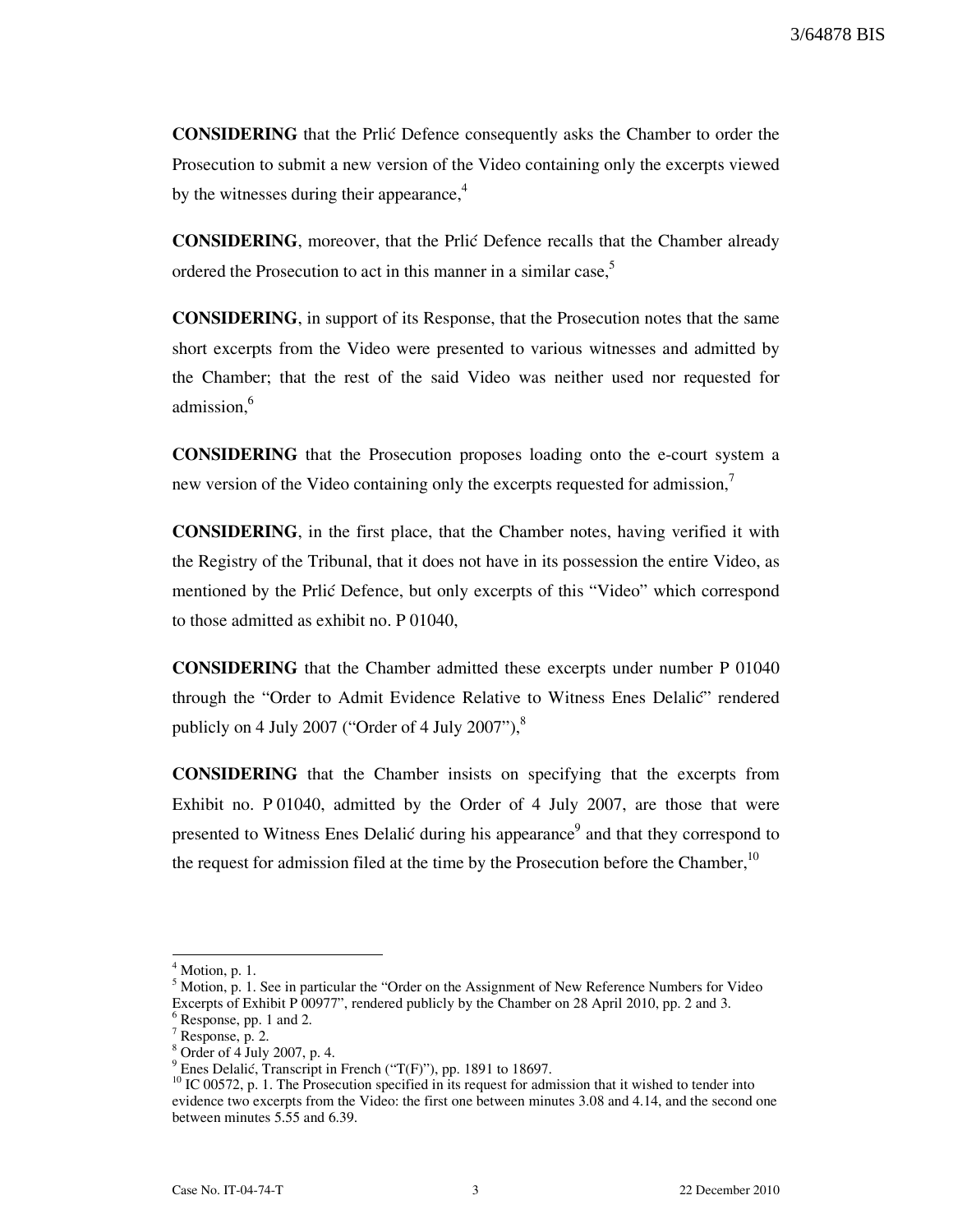CONSIDERING, moreover, that the Chamber recalls that the same excerpts were presented to Witness Philip Watkins during his appearance,  $\frac{11}{11}$  as well as to Witness Slobodan Janković<sup>12</sup> and Slobodan Praljak during his testimony before the Chamber. $^{13}$ 

CONSIDERING that the Chamber consequently holds that there is no ambiguity with regard to Exhibit no. P 01040 and that only excerpts between minutes 3.08 and 4.14 and between minutes 5.55 and 6.39, were admitted by the Order of 4 July 2007, $^{14}$ 

CONSIDERING that the Chamber therefore dismisses the Motion as moot,

#### FOR THE FOREGOING REASONS,

PURSUANT TO Rule 54 of the Rules of Procedure and Evidence,

DECLARES the Motion moot, AND

**INVITES** the Prlić Defence, in co-ordination with the Prosecution and the Registry, to obtain Exhibit no. P 01040, which contains only the excerpts already presented to witnesses during their appearance and admitted by the Chamber.

Done in English and in French, the French version being authoritative.

 $\overline{a}$ 

<sup>&</sup>lt;sup>11</sup> Philip Roger Watkins, T(F) 18898; See also the "Order to Admit Evidence Regarding Witness Philip Watkins", rendered publicly by the Chamber on 30 August 2007, p. 4.

<sup>&</sup>lt;sup>12</sup> Slobodan Janković, T(F) 30115. The Counsel of the Accused Slobodan Praljak stated the following, "I wanted to go back to your initial question. We identified the exhibit, this is P 01040, 01040, for the transcript, that was witness Delalić, showing the scenes that I believe you referred to"; See also Slobodan Janković, T(F) 30145. The Prosecution stated the following, "I'm now going to show you exhibit P 01040. We've looked at this during your direct testimony, and this was a video that was admitted into evidence on July  $4<sup>th</sup>$ , 2007."

<sup>&</sup>lt;sup>3</sup> Slobodan Praljak, T(F) 44523. Presiding Judge Jean-Claude Antonetti stated the following, "Mr Kovacic, the Trial Chamber admitted a document, P 1040. The Legal Officer told me that this document had been admitted when witness Delalić was heard. When witness Delalić came to testify we played the video and the Trial Chamber admitted Exhibit 1040.".

 $14$  Order of 4 July 2007, p. 4; IC 00572.